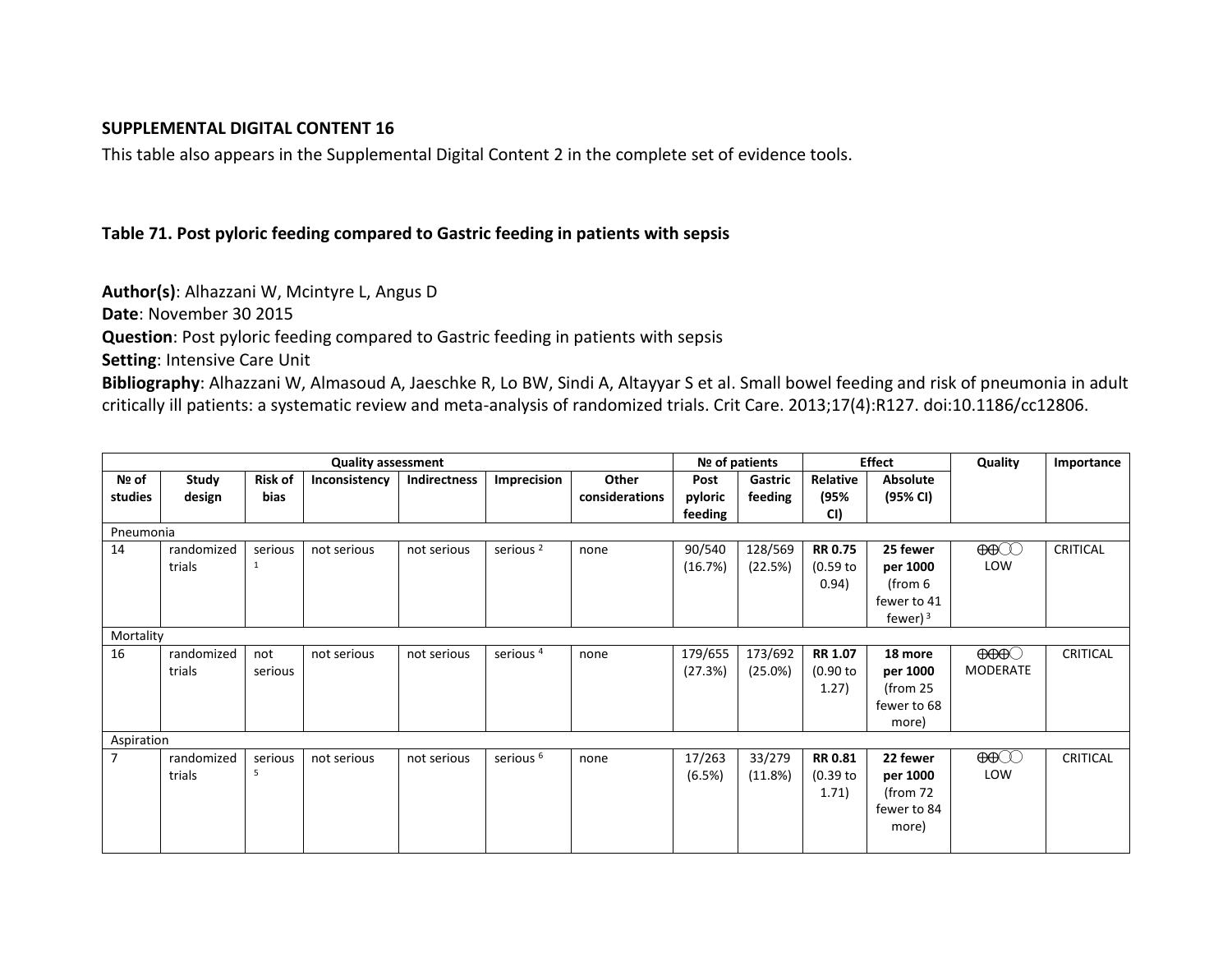| Vomiting |  |            |         |               |             |                      |      |         |            |            |             |                                    |                 |
|----------|--|------------|---------|---------------|-------------|----------------------|------|---------|------------|------------|-------------|------------------------------------|-----------------|
|          |  | randomized | serious | not serious 7 | not serious | serious <sup>8</sup> | none | 64/322  | 83/346     | RR 0.94    | 14 fewer    | $\bigoplus\hspace{-0.15cm}\bigcup$ | <b>CRITICAL</b> |
|          |  | trials     |         |               |             |                      |      | (19.9%) | $(24.0\%)$ | $(0.63$ to | per 1000    | LOW                                |                 |
|          |  |            |         |               |             |                      |      |         |            | (1.40)     | (from 89    |                                    |                 |
|          |  |            |         |               |             |                      |      |         |            |            | fewer to 96 |                                    |                 |
|          |  |            |         |               |             |                      |      |         |            |            | more)       |                                    |                 |
|          |  |            |         |               |             |                      |      |         |            |            |             |                                    |                 |

MD – mean difference, RR – relative risk

- 1. We downgraded the quality of evidence by one level for risk of bias, most RCTs were unblended and pneumonia definition varied between studies
- 2. We downgraded the quality of evidence by one level for imprecision, the CI included small benefit
- 3. We used a control group event rate of 10%
- 4. We downgraded the quality of evidence by one level for imprecision, the CI contained both significant benefit and harm
- 5. We downgraded the quality of evidence by one level for risk of bias, this is because of poor outcome definition and risk of ascertainment bias
- 6. We downgraded the quality of evidence by one level for imprecision, the CI contained significant benefit and harm
- 7. Although the  $I^2=48\%$ , we did not downgrade for inconsistency, because we considered this as minimal heterogeneity
- 8. We downgraded the quality of evidence by one level for imprecision, the CI contained significant benefit and harm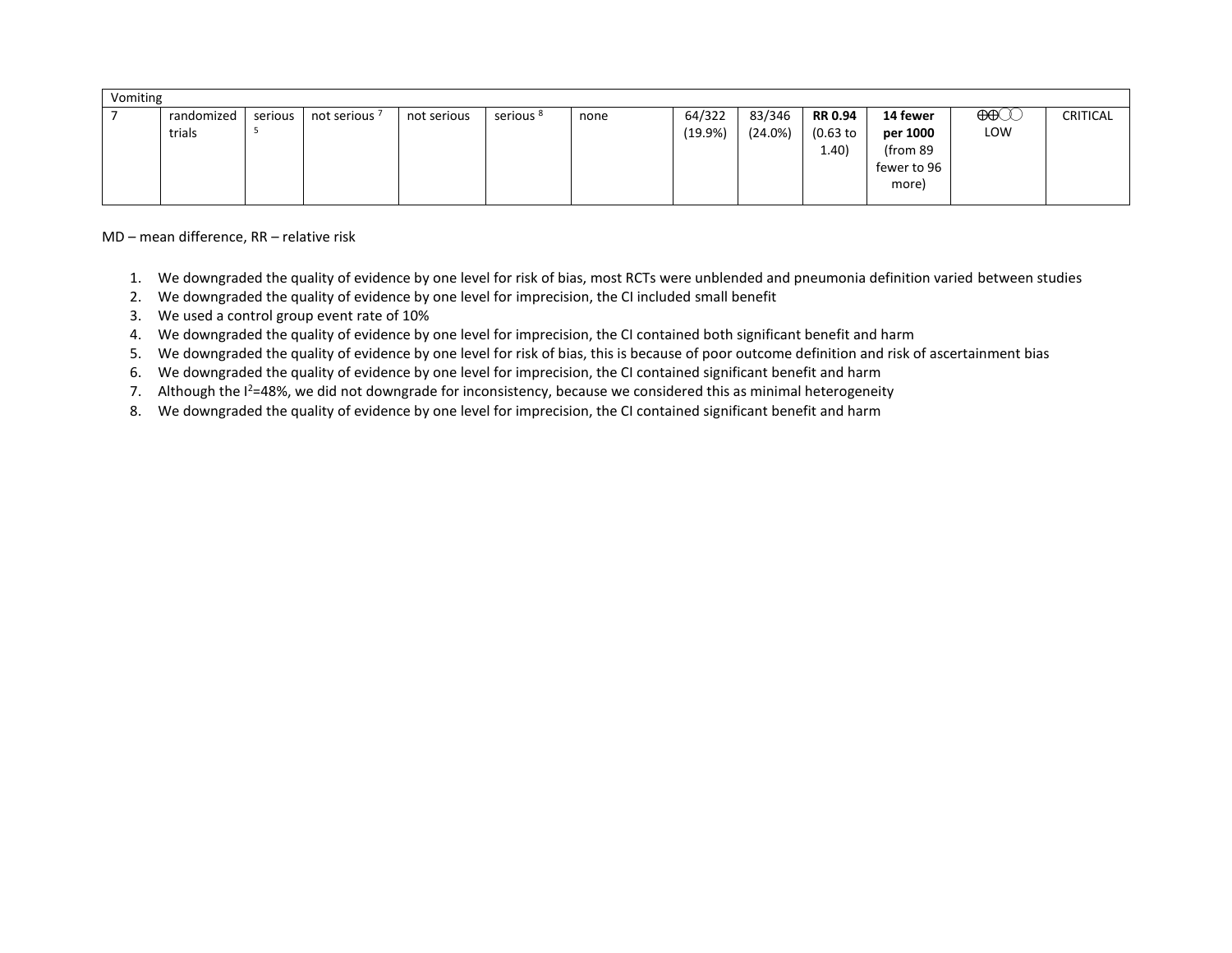# **Figure 53. Small bowel feeding versus gastric feeding in critically ill patients: Mortality Outcome**

|                                                                                                 | SBF  |     | GF  |     |            | Risk Ratio                                           |      |      | Risk Ratio                 |      |
|-------------------------------------------------------------------------------------------------|------|-----|-----|-----|------------|------------------------------------------------------|------|------|----------------------------|------|
| Study or Subgroup                                                                               |      |     |     |     |            | Events Total Events Total Weight M-H, Random, 95% CI | Year |      | M-H, Random, 95% CI        |      |
| Montecalvo 1992                                                                                 | 5.   | 19  | 5.  | 19  | 2.6%       | 1.00 [0.35, 2.90] 1992                               |      |      |                            |      |
| Kortbeek 1999                                                                                   | 4    | 37  | 3   | 43  | 1.4%       | 1.55 [0.37, 6.48] 1999                               |      |      |                            |      |
| Kearns 2000                                                                                     | 5    | 21  | 6   | 23. | 2.8%       | 0.91 [0.33, 2.55] 2000                               |      |      |                            |      |
| Boivin 2001                                                                                     | 18   | 40  | 18  | 40  | 12.5%      | 1.00 [0.62, 1.62] 2001                               |      |      |                            |      |
| Esparza 2001                                                                                    | 10   | 27  | 11  | 27  | 6.5%       | 0.91 [0.47, 1.78] 2001                               |      |      |                            |      |
| Davies 2002                                                                                     | 4    | 34  | 5   | 39  | 1.9%       | 0.92 [0.27, 3.14] 2002                               |      |      |                            |      |
| Montejo 2002                                                                                    | 19   | 50  | 22  | 51  | 13.0%      | 0.88 [0.55, 1.42] 2002                               |      |      |                            |      |
| Eatock 2005                                                                                     |      | 22  | 5   | 27  | 2.9%       | 1.72 [0.63, 4.67] 2005                               |      |      |                            |      |
| Kumar 2006                                                                                      | 4    | 14  | 5   | 16  | 2.4%       | 0.91 [0.30, 2.75] 2006                               |      |      |                            |      |
| Hsu 2009                                                                                        | 26   | 59  | 24  | 62. | 16.2%      | 1.14 [0.74, 1.74] 2009                               |      |      |                            |      |
| White 2009                                                                                      | 11   | 50  | 5.  | 54  | 3.0%       | 2.38 [0.89, 6.36] 2009                               |      |      |                            |      |
| Acosta-Escribano 2010                                                                           | 6    | 50  | 9.  | 54  | 3.2%       | 0.72 [0.28, 1.88] 2010                               |      |      |                            |      |
| Davies 2012                                                                                     | 13   | 91  | 12  | 89  | 5.5%       | 1.06 [0.51, 2.19] 2012                               |      |      |                            |      |
| Huang 2012                                                                                      | 20   | 48  | 17  | 48  | 11.3%      | 1.18 [0.71, 1.96] 2012                               |      |      |                            |      |
| Singh 2012                                                                                      |      | 39  | 4   | 39  | 2.2%       | 1.75 [0.56, 5.50] 2012                               |      |      |                            |      |
| Friedman 2015                                                                                   | 20   | 54  | 22  | 61  | 12.6%      | 1.03 [0.63, 1.66] 2015                               |      |      |                            |      |
| Total (95% CI)                                                                                  |      | 655 |     |     | 692 100.0% | 1.07 [0.90, 1.27]                                    |      |      |                            |      |
| Total events                                                                                    | 179. |     | 173 |     |            |                                                      |      |      |                            |      |
| Heterogeneity. Tau <sup>2</sup> = 0.00; Chi <sup>2</sup> = 6.48, df = 15 (P = 0.97); $l^2$ = 0% |      |     |     |     |            |                                                      |      |      |                            |      |
| Test for overall effect: $Z = 0.77$ (P = 0.44)                                                  |      |     |     |     |            |                                                      |      | 0.01 | 0.1<br>10 <sub>o</sub>     | 100' |
|                                                                                                 |      |     |     |     |            |                                                      |      |      | Favours [SBF] Favours [GF] |      |

**M-H**: Mantel-Haenszel; **SBF**: Small bowel feeding; **GF**: Gastric feeding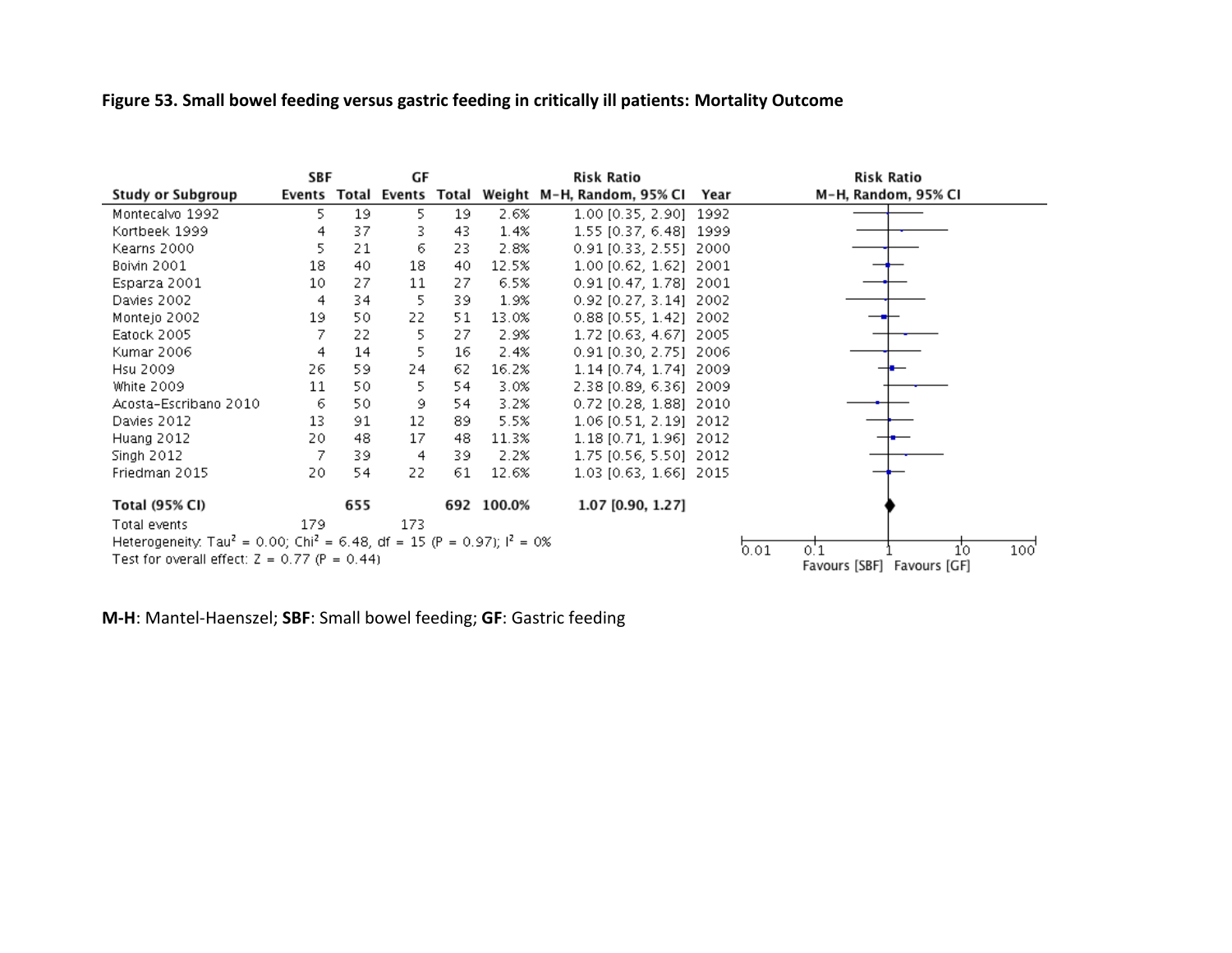# **Figure 54. Small bowel feeding versus gastric feeding in critically ill patients: pneumonia Outcome**

|                                                                                                                                                   | SBF<br>GF |     |         | Risk Ratio | Risk Ratio |                                                           |                                                            |
|---------------------------------------------------------------------------------------------------------------------------------------------------|-----------|-----|---------|------------|------------|-----------------------------------------------------------|------------------------------------------------------------|
| Study or Subgroup                                                                                                                                 |           |     |         |            |            | Events Total Events Total Weight M-H, Random, 95% Cl Year | M-H, Random, 95% CI                                        |
| Montecalvo 1992                                                                                                                                   | 0         | 19  | 2       | 19         | 0.6%       | $0.20$ [0.01, 3.91] 1992                                  |                                                            |
| Kortbeek 1999                                                                                                                                     | 10        | 37  | 18      | 43.        | 13.1%      | 0.65 [0.34, 1.22] 1999                                    |                                                            |
| Kearns 2000                                                                                                                                       | 4         | 21  | З.      | 23.        | 2.8%       | 1.46 [0.37, 5.78] 2000                                    |                                                            |
| Day 2001                                                                                                                                          | 0.        | 14  | 2       | 11         | 0.6%       | $0.16$ [0.01, 3.03] 2001                                  |                                                            |
| Montejo 2002                                                                                                                                      | 16        | 50  | 20.     | 51         | 19.0%      | 0.82 [0.48, 1.39] 2002                                    |                                                            |
| Davies 2002                                                                                                                                       |           | 31  | 1       | 35         | 1.0%       | 2.26 [0.22, 23.71] 2002                                   |                                                            |
| Kumar 2006                                                                                                                                        |           | 14  | $\circ$ | 16         | 0.5%       | 3.40 [0.15, 77.34] 2006                                   |                                                            |
| White 2009                                                                                                                                        | 5.        | 50  | 11      | 54         | 5.5%       | $0.49$ [0.18, 1.31] 2009                                  |                                                            |
| Hsu 2009                                                                                                                                          | 0.        | 59  | $\circ$ | 62         |            | Not estimable 2009                                        |                                                            |
| Acosta-Escribano 2010                                                                                                                             | 16        | 50  | 31      | 54         | 24.6%      | 0.56 [0.35, 0.89] 2010                                    |                                                            |
| Huang 2012                                                                                                                                        | 5         | 50  | 9       | 51         | 5.1%       | 0.57 [0.20, 1.57] 2012                                    |                                                            |
| Davies 2012                                                                                                                                       | 18        | 91  | 19      | 89.        | 16.1%      | $0.93$ [0.52, 1.65] 2012                                  |                                                            |
| Wan 2015                                                                                                                                          | 0         | 0   | 0       | 0          |            | Not estimable 2015                                        |                                                            |
| Friedman 2015                                                                                                                                     | 13        | 54  | 12      | 61         | 11.0%      | 1.22 [0.61, 2.45] 2015                                    |                                                            |
| Total (95% CI)                                                                                                                                    |           | 540 |         |            | 569 100.0% | $0.75$ [0.59, 0.94]                                       |                                                            |
| Total events                                                                                                                                      | 90.       |     | 128     |            |            |                                                           |                                                            |
| Heterogeneity: Tau <sup>2</sup> = 0.00; Chi <sup>2</sup> = 9.77, df = 11 (P = 0.55); $1^2$ = 0%<br>Test for overall effect: $Z = 2.50$ (P = 0.01) |           |     |         |            |            |                                                           | 0.01<br>100'<br>10<br>0.1<br>Favours [SBF]<br>Favours [GF] |

**M-H**: Mantel-Haenszel; **SBF**: Small bowel feeding; **GF**: Gastric feeding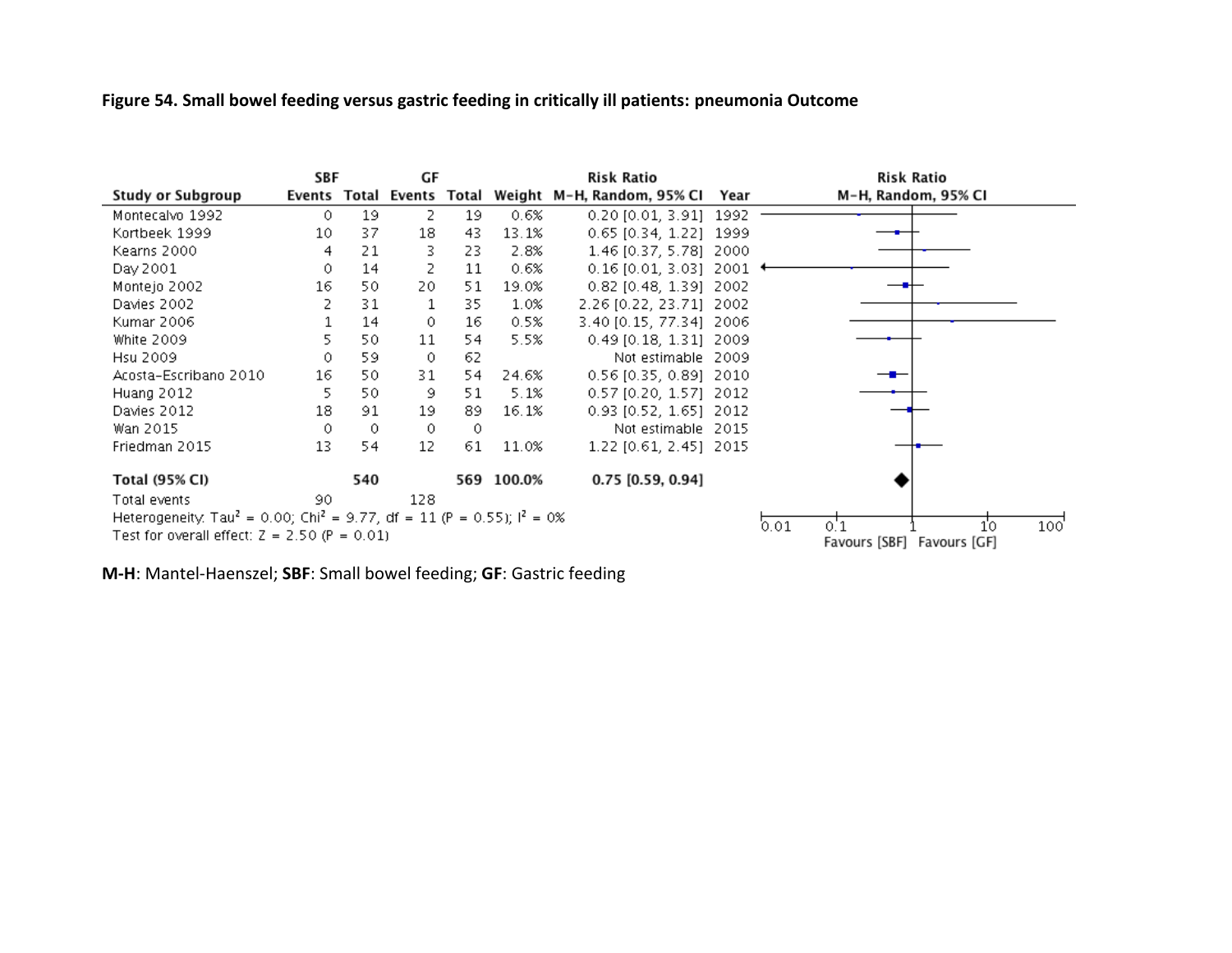#### **Figure 55. Small bowel feeding versus gastric feeding in critically ill patients: Aspiration Outcome**



**M-H**: Mantel-Haenszel; **SBF**: Small bowel feeding; **GF**: Gastric feeding